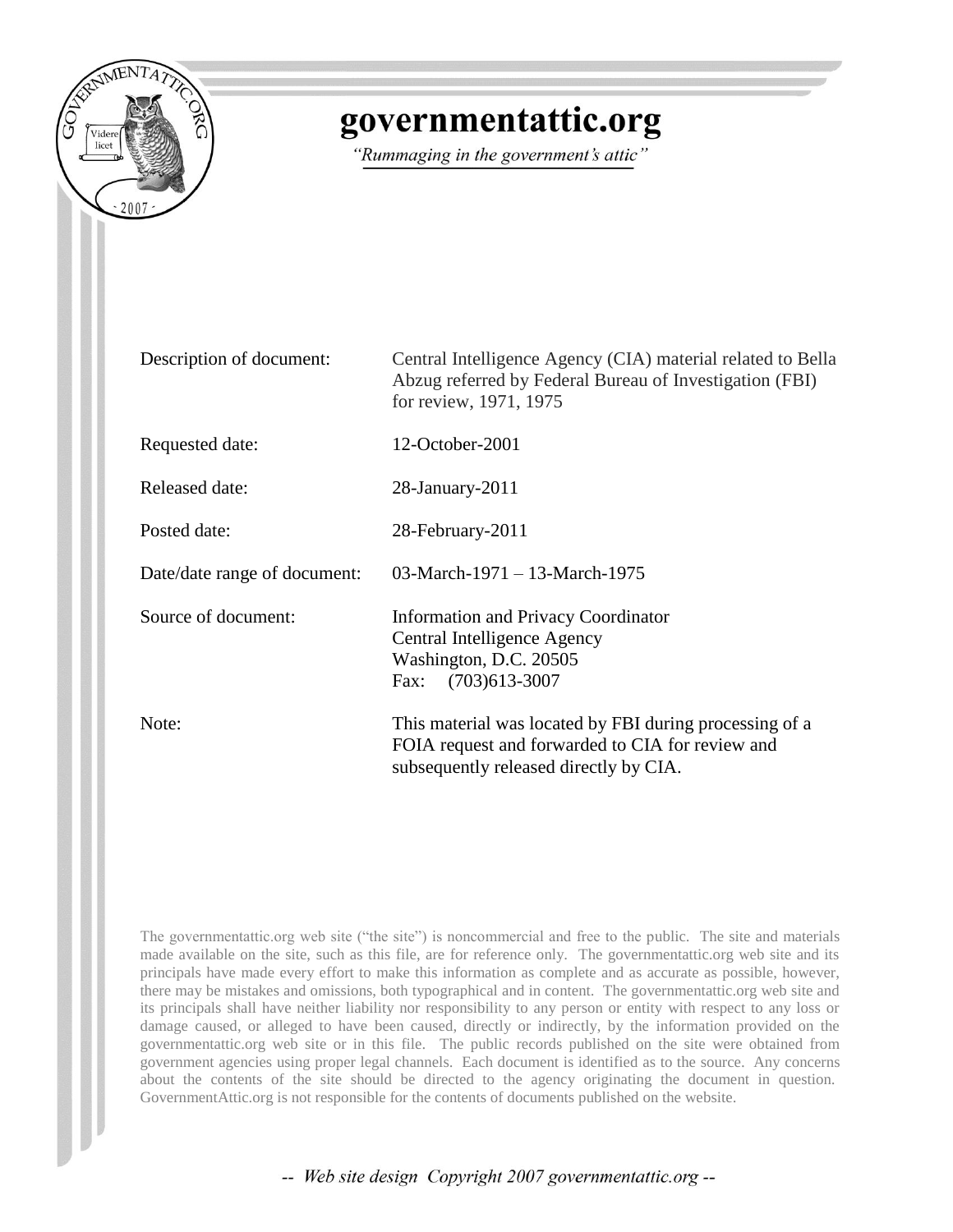

Washington, D.C. 20505

January 28, 2011

Reference: F-2010-01598

In the course of processing your 12 October 2001 Freedom of Information Act (FOIA) request to the FBI for records on Bella Savitzky Abzug, the FBI located CIA material and referred it to us on 5 August 2010 for review.

We reviewed the material and determined that the documents can be released in segregable form with deletions made on the basis of FOIA exemptions  $(b)(1, (b)(3))$ , and (b)(6). A copy of the documents and an explanation of exemptions are enclosed.

As the CIA Information and Privacy Coordinator, I am the CIA official responsible for this determination. You have the right to appeal this response to the Agency Release Panel, in my care, within 45 days from the date of this letter. Please include the basis of your appeal.

Sincerely,

Susan Viscuso Information and Privacy Coordinator

Enclosures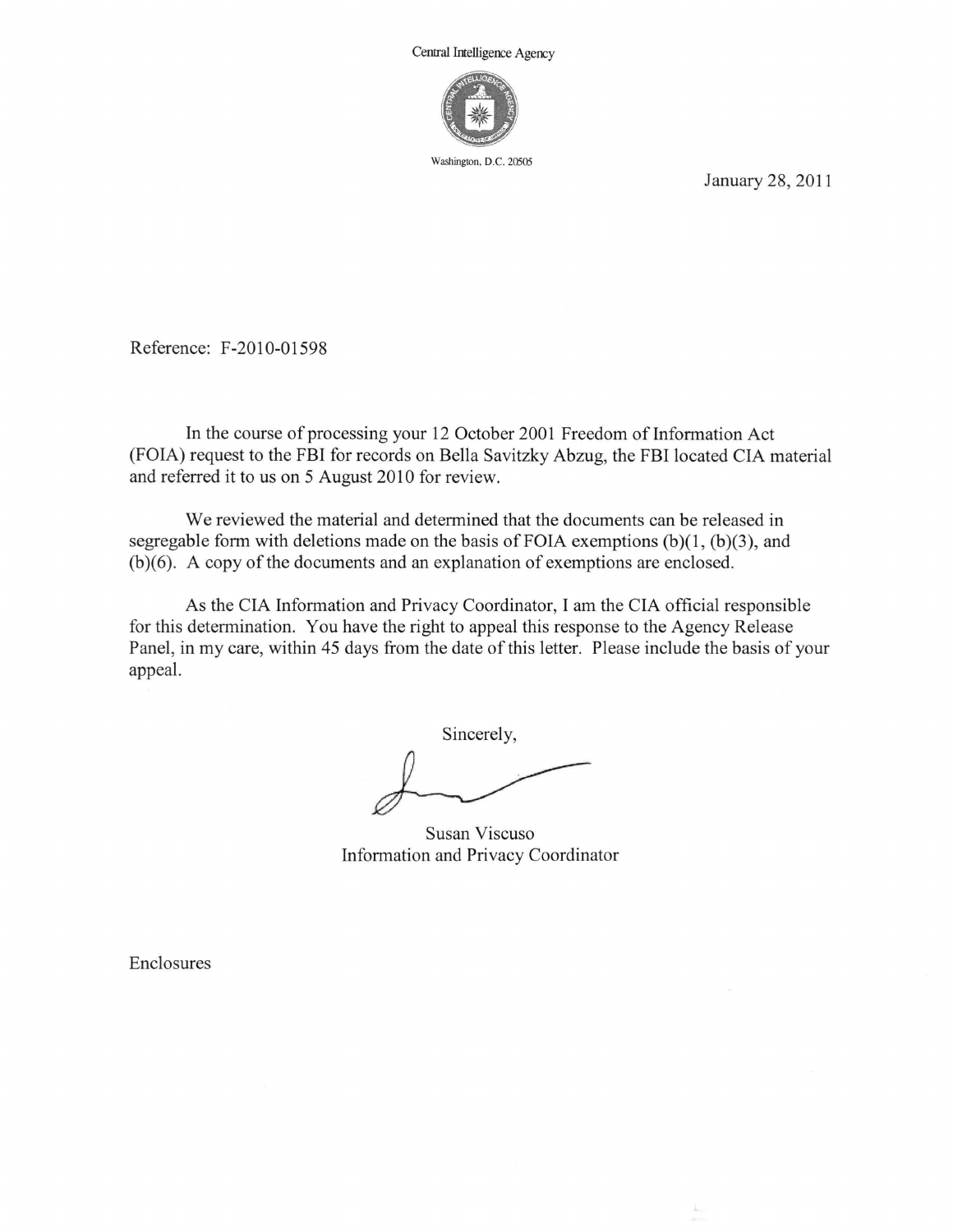## Explanation of Exemptions Under the Freedom of Information Act

(b)(l) exempts from disclosure information currently and properly classified, pursuant to an Executive Order;

(b)(2) exempts from disclosure information, which pertains solely to the internal personnel rules and practices of the Agency;

(b)(3) exempts from disclosure information that another federal statute protects, provided that the other federal statute either requires that the matters be withheld, or establishes particular criteria for withholding or refers to particular types of matters to be withheld. The  $(b)(3)$  statutes upon which the CIA relies include, but are not limited to, the CIA Act of 1949;

(b)(4) exempts from disclosure trade secrets and commercial or financial information that is obtained from a person and that is privileged or confidential;

(b)(5) exempts from disclosure inter-and intra-agency memoranda or letters that would not be available by law to a party other than an agency in litigation with the agency;

(b)(6) exempts from disclosure information from personnel and medical files and similar files the disclosure of which would constitute a clearly unwarranted invasion of privacy;

(b)(7) exempts from disclosure information compiled for law enforcement purposes to the extent that the production of the information (A) could reasonably be expected to interfere with enforcement proceedings; (B) would deprive a person of a right to a fair trial or an impartial adjudication; (C) could reasonably be expected to constitute an unwarranted invasion of personal privacy; (D) could reasonably be expected to disclose the identity of a confidential source or, in the case of information compiled by a criminal law enforcement authority in the course of a criminal investigation or by an agency conducting a lawful national security intelligence investigation, information furnished by a confidential source ; (E) would disclose techniques and procedures for law enforcement investigations or prosecutions if such disclosure could reasonably be expected to risk circumvention of the law; or (F) could reasonably be expected to endanger any individual's life or physical safety;

(b)(8) exempts from disclosure information contained in reports or related to examination, operating, or condition reports prepared by, or on behalf of, or for use of an agency responsible for regulating or supervising financial institutions; and

(b)(9) exempts from disclosure geological and geophysical information and data, including maps, concerning wells.

[Central Intelligence Agency, Jan 2007]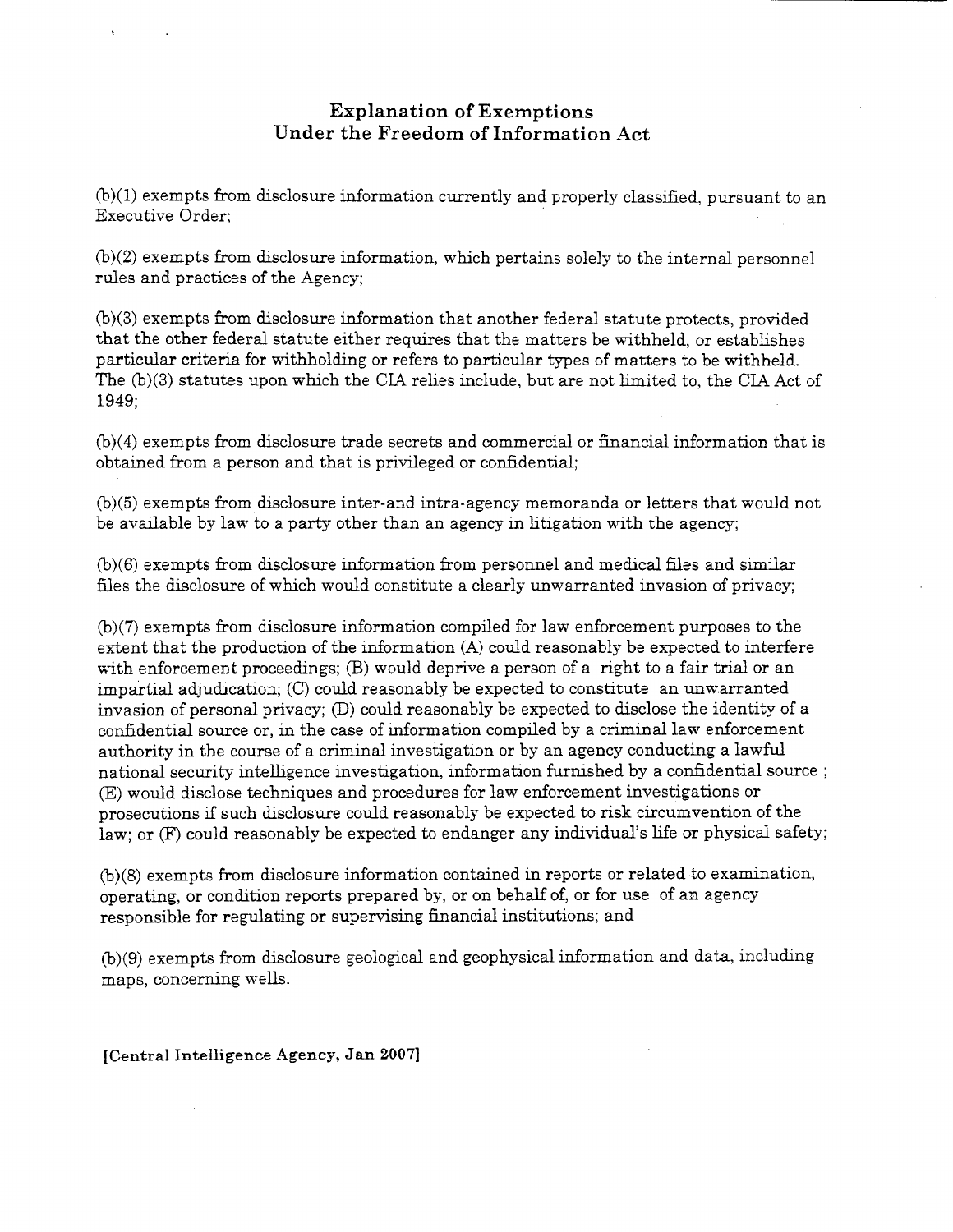## **Exemptions Under the Privacy Act**

(d)(5) exempts from disclosure information compiled in reasonable anticipation of a civil action or proceeding;

 $(i)(1)$  exempts from disclosure certain information maintained by the Central Intelligence Agency;

 $(i)(2)$  exempts from disclosure certain information maintained by law enforcement agencies;

(k)(l) exempts from disclosure information properly classified, pursuant to an Executive Order;

(k)(2) exempts from disclosure material compiled for criminal investigative law enforcement purposes, by nonprincipal function criminal law enforcement entities and material compiled for other investigative law enforcement purposes, by any agency;

(k)(3) exempts from disclosure information pertaining to the protective services afforded the President of the United States and others;

(k)(4) exempts from disclosure information that statutes require to be maintained and used solely as statistical records;

(k)(5) exempts from disclosure investigatory material compiled solely for the purpose of determining suitability, eligibility, or qualifications for federal civilian employment, or access to classified information, but only to the extent the disclosure of which would reveal the identity of a confidential source who furnished information after the government's express promise to keep that source's identity confidential;

(k)(6) exempts from disclosure testing or examination material used solely to determine individual qualifications for appointment or promotion in the Federal service, the disclosure of which would compromise the objectivity or fairness of the testing or examination process; and

(k)(7) exempts from disclosure evaluation material the armed forces use to determine an individual's potential for promotion, but only if disclosure would reveal the identity of a source who furnished information after the government's express promise to keep that source''s identity confidential.

[Central Intelligence Agency, 2007]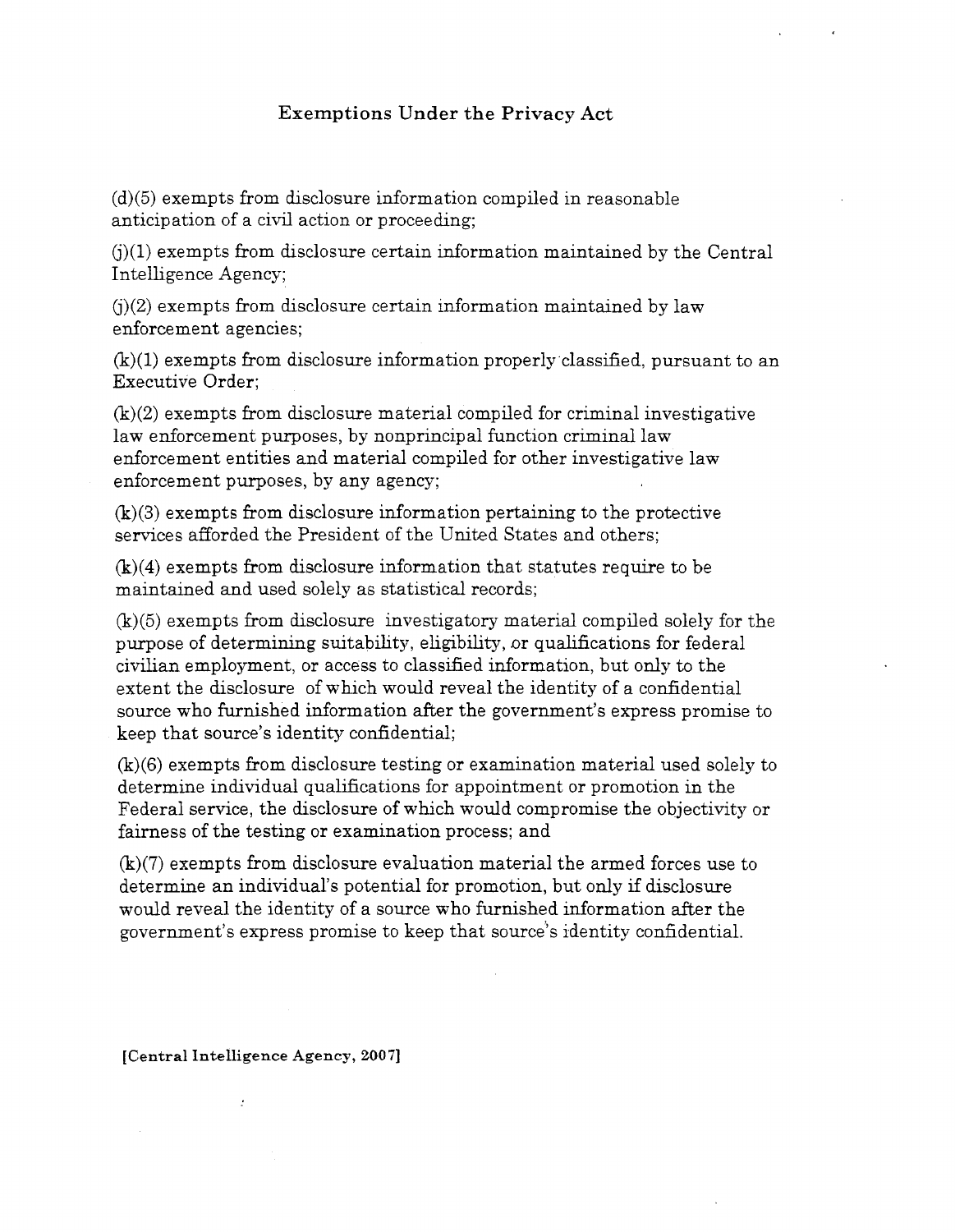C05568292· (b)(1)  $(b)(3)$ CENTRAL INTELLIGENCE AGENCY  $(b)(6)$ WASHINGTON, D.C. 20505 12 MAR 1975 MEMORANDUM FOR: Director, Naval Investigative Service Request for File Information SUBJECT Congresswoman Bella S. Abzug  $\cdots$  1. On 14 January 1975, Congresswoman Bella S. Abzug submitted a request to the Director of Central Intelligence as to whether the Central Intelligence Agency had gathered or maintained a listing and/or dossier on her. This request. has already been answered; included in the response was reference to the fact that our files contain documents and information originated by other government agencies. All was  $\therefore$   $\therefore$  2. . Among the documents originated in other government agencies making reference to Congresswoman Abzug and contained in our records is an Office of Naval Intelligence report dated 29 September 1953 in the subject name of. copy is attached.  $\mathbb{R}$  3. In a conversation with Congress woman Abzug on 5. March 1975, the Director reiterated the earlier statement that our files contain documents and information originated by other government agencies. Ms. Abzug requested the Director at that time to advise these other agencies that she would appreciate hearing from them regarding any information they had in their files concerning her. Consistent with the February 1975 Attorney General's 4. memorandum on the 1974 Freedom of Information Act amendments, this oral request to the Director by Ms. Abzug is being referred to you for whatever action you deem appropriate. **APPROVED FOR** RELEASEL DATE: FOR THE DIRECTOR OF CENTRAL INTELLIGENCE: 23-Nov-2010 | ALL FEI INFORMAT Charles W. Kane Director of Security Attachment E2 IMPDET CL BY 011018. Regraded Uncleardflad when separated from Chatchilest Ariani, meani(s)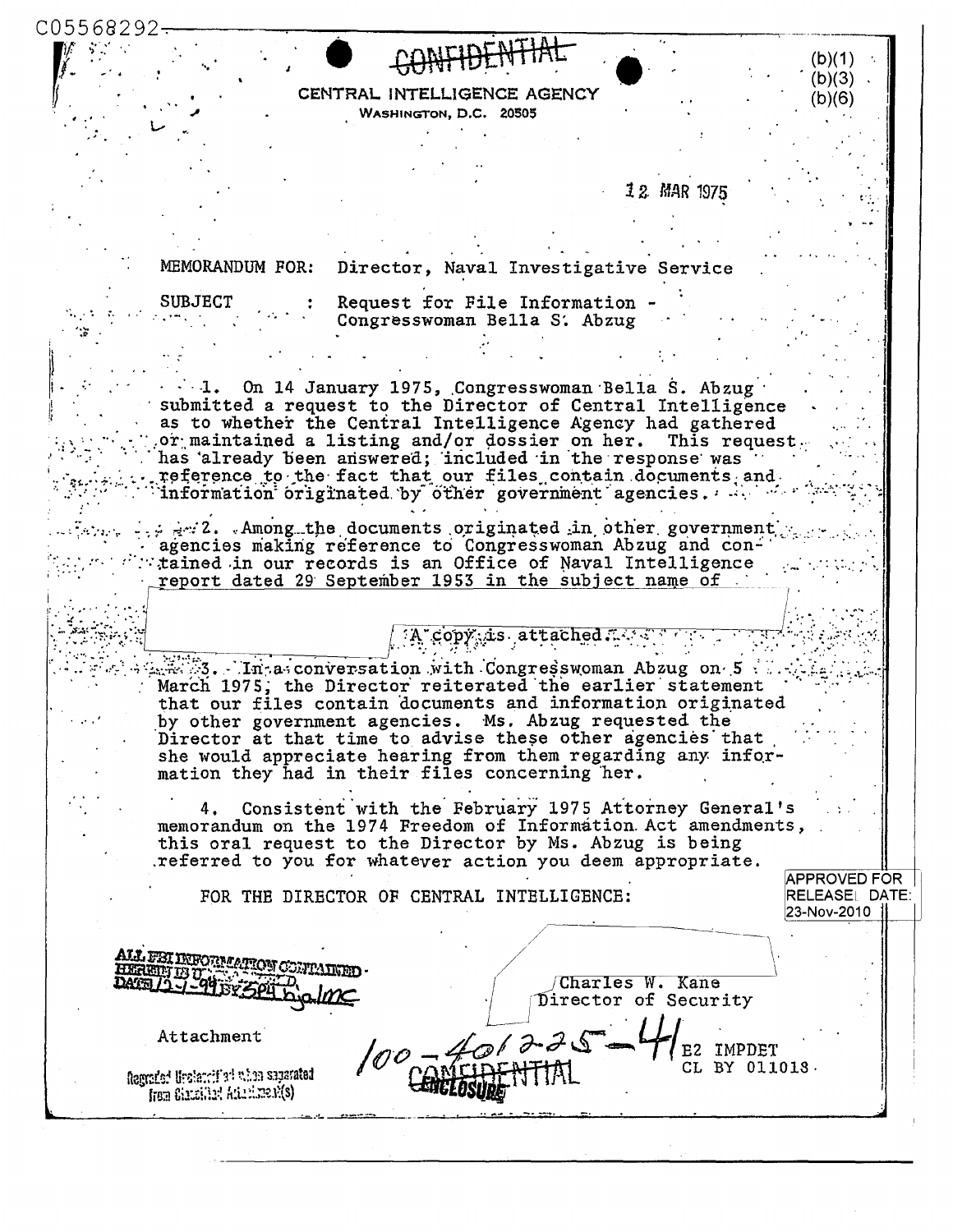C05568247~·--------------------------~---------------~~~

CENTRAL INTELLIGENCE AGENCY WASHINGTON, D.C. 20505

1 1 *HAR* 1975

 $(b)(3)$  $(b)(6)$ 

MEMORANDUM FOR: Director, Bureau of Personnel Investigations<br>United States Civil Service Commission

 $\bullet$  ,  $\bullet$  ,  $\bullet$  ,  $\bullet$  ,  $\bullet$  ,  $\bullet$  ,  $\bullet$  ,  $\bullet$  ,  $\bullet$  ,  $\bullet$  ,  $\bullet$  ,  $\bullet$  ,  $\bullet$  ,  $\bullet$  ,  $\bullet$  ,  $\bullet$  ,  $\bullet$  ,  $\bullet$  ,  $\bullet$  ,  $\bullet$  ,  $\bullet$  ,  $\bullet$  ,  $\bullet$  ,  $\bullet$  ,  $\bullet$  ,  $\bullet$  ,  $\bullet$  ,  $\bullet$  ,  $\bullet$  ,  $\bullet$  ,  $\bullet$  ,  $\bullet$ 

SUBJECT : Request for File Information -<br>Congresswoman Bella S. Abzug

1. On 14 January 1975, Congresswoman Bella S. Abzug submitted a request to the Director of Central Intelligence as to whether the Central Intelligence Agency. had gathered or maintained a listing and/or dossier on her. The Director has already responded in writing to her request. In this response, he indicated that among our records are documents and information originated by other government agencies; he stated that the release of such was not a matter for CIA determination.

2. Among the documents originated in other government agencies and containing reference to Congresswoman Abzug were Civil Service Commission reports dated 15 September 1952 and 20 May 1965,  $\frac{1332 \text{ and } 20 \text{ may } 1303, }{\cdots}$ 

3. In a conversation with Congresswoman Abzug on 5 March 1975, the Director reiterated his earlier statement other government agencies. At that time, Ms. Abzug requested<br>the Director to advise these other agencies that she would appreciate hearing from them regarding any information that they had in their files concerning her.

4. Consistent with the February 1975 Attorney General's memorandum on the 1974 Freedom of Information Act amendments,, and United States Civil Service Commission Bulletin No. 294-1, this oral request of the Director by Ms. Abzug is being referred to you for whatever action you deem appropriate.

FOR THE DYRECTOR OF CENTRAL INTELLJGENCE:

| <b>ALL YEI INFORMATION CONTAINED</b><br>HEREIN IS USCLACSTRID | <b>ENCLOSURE</b> | $\sqrt{9a - \frac{401}{5}}$ $\approx 2.5 - 4$ Charles W. Kane | <b>APPROVED</b><br>IFOR<br><b>RELEASE</b><br>DATE:<br>23-Nov-2010 |
|---------------------------------------------------------------|------------------|---------------------------------------------------------------|-------------------------------------------------------------------|
|                                                               |                  |                                                               |                                                                   |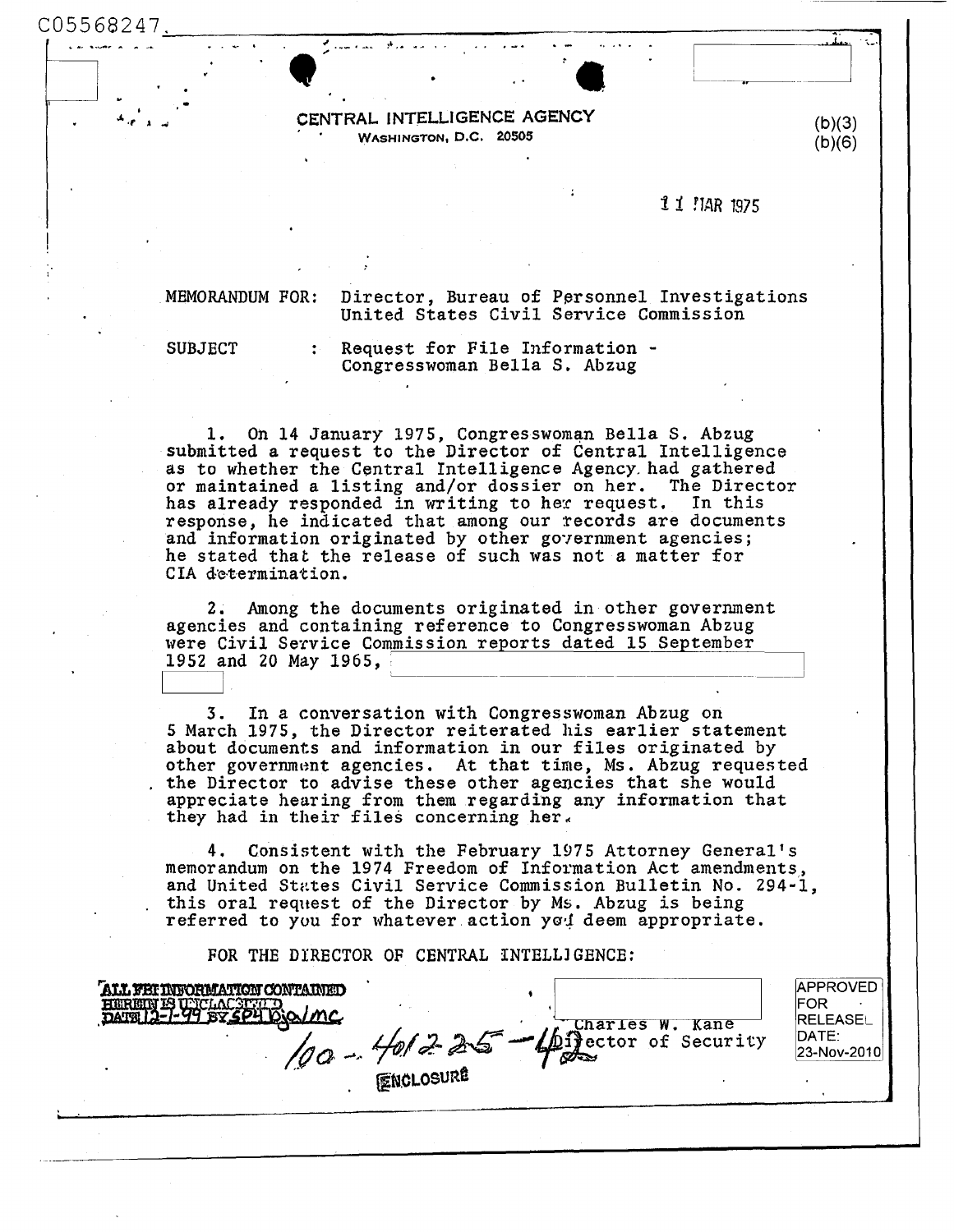| 248 |               |
|-----|---------------|
| . . |               |
|     | <b>OFADPT</b> |



APPROVED FOR RELEASE! DATE: 23-Jan-2011

C05568

~·

G MAR 1975

MEMORANDUM FOR: The Director Federal Bureau of Investigation ATTENTION SUBJECT Mr. William 0. Cregar Request for File Information -Congresswoman Bella S. Abzug

1. This memorandum confirms my telephonic conversation of 5 March 1975 with Special Agent William 0. Cregar.

2. On 14 January 1975, Congresswoman Bella S. Abzug submitted a request to the Director of Central Intelligence as to whether the Central Intelligence Agency had gathered<br>or maintained a listing and/or dossier on her. The DCI or maintained a listing and/or dossier on her. has already responded in writing to her request; in this response he included a sanitized copy of two unclassified FBI cables dated 3 and 8 March 1971. A copy of the sanitized version of these cables is attached.

In a conversation with Congresswoman Abzug on 3. 5 March 1975, Mr. Colby reiterated an earlier statement in his written response that our files contain documents and information originated by other government agencies. Ms. Abzug requested MrV Colby to advise these other agencies that she would appreciate Mergering from them regarding any

information they had in their files concerning her. memorandum on the 1974 Freedom of Information Act amendments, this oral request of Mr. Colby by Ms. Abzug is being referred to you for whatever action you deem appropriate. For your assistance in addressing this referral, I have attached a listing of FBI reports contained in Agency files and making reference to Ms. Abzug.

ENCLOSURE The *Contractor* Rogriffed Unclassified when separated from Classified Attachment(s)

'"&!..~~ ..... ~·,. ·~··~·- ~ CI.,\SSIFlliD f.W SCHEDULY OF T. C. SEAG, PYWH-TION CATEGORY  $855($ ; ( $\cdot$ )  $\langle \cdot, \cdot \rangle$  (similar one of more) AUTO SALL A WAY 7 LONAISH LID ON Impossible to Determine (unicys 'Lets) Ms. larest date or event)

 $(b)(1)$  $(b)(3)$ (b)(6)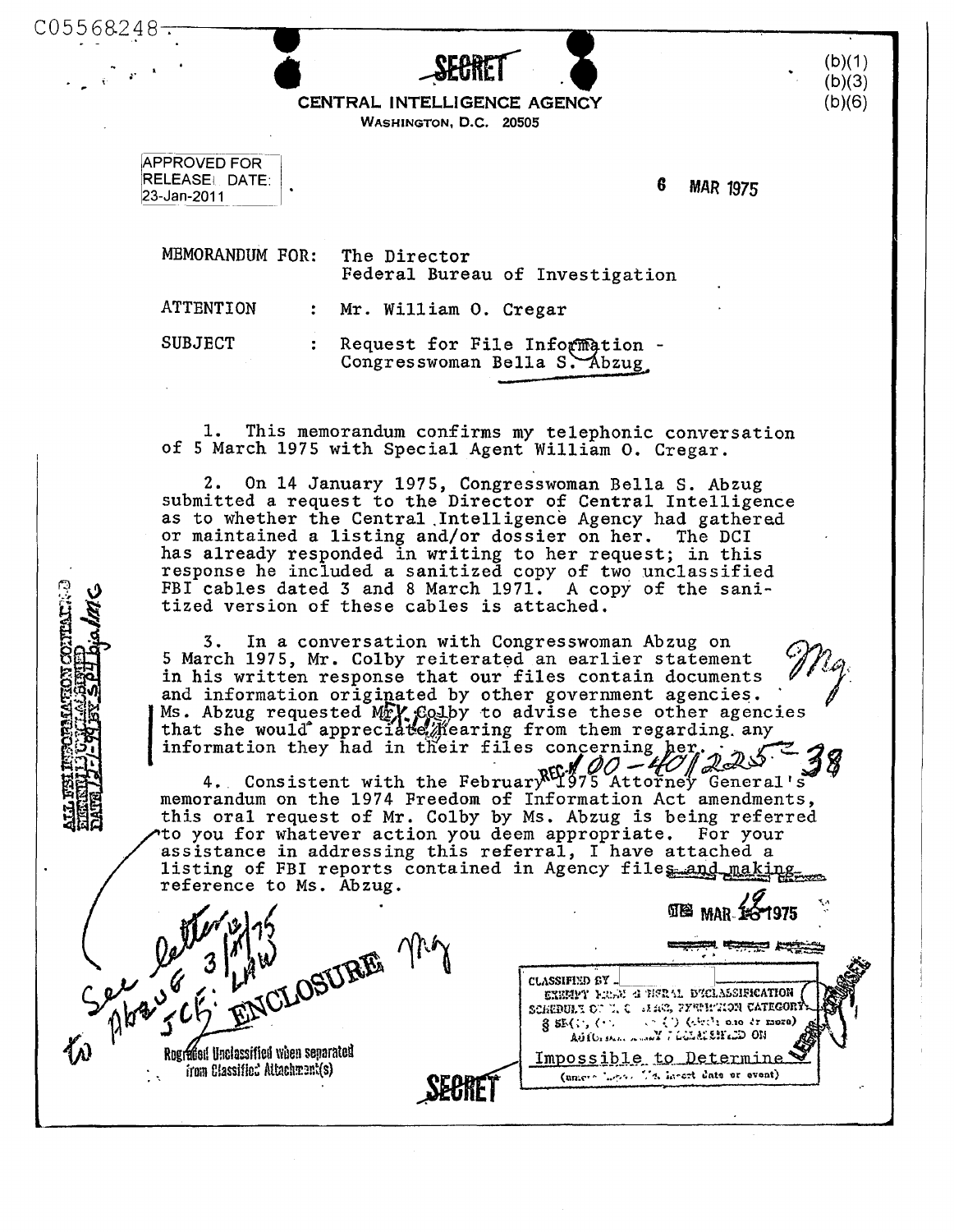5. Attachment B has been classified Secret only because it includes identification of some FBI documents so classified.

FOR THE DIRECTOR OF CENTRAL INTELLIGENCE:

•<br>•<br>•

Charles w. Aane Director of Security

 $\ddot{\phantom{a}}$ 

Attachments

 $C05568248-$ 

A: Sanitized copy of 3, 8 March 1971 cables B: List of FBI Documents

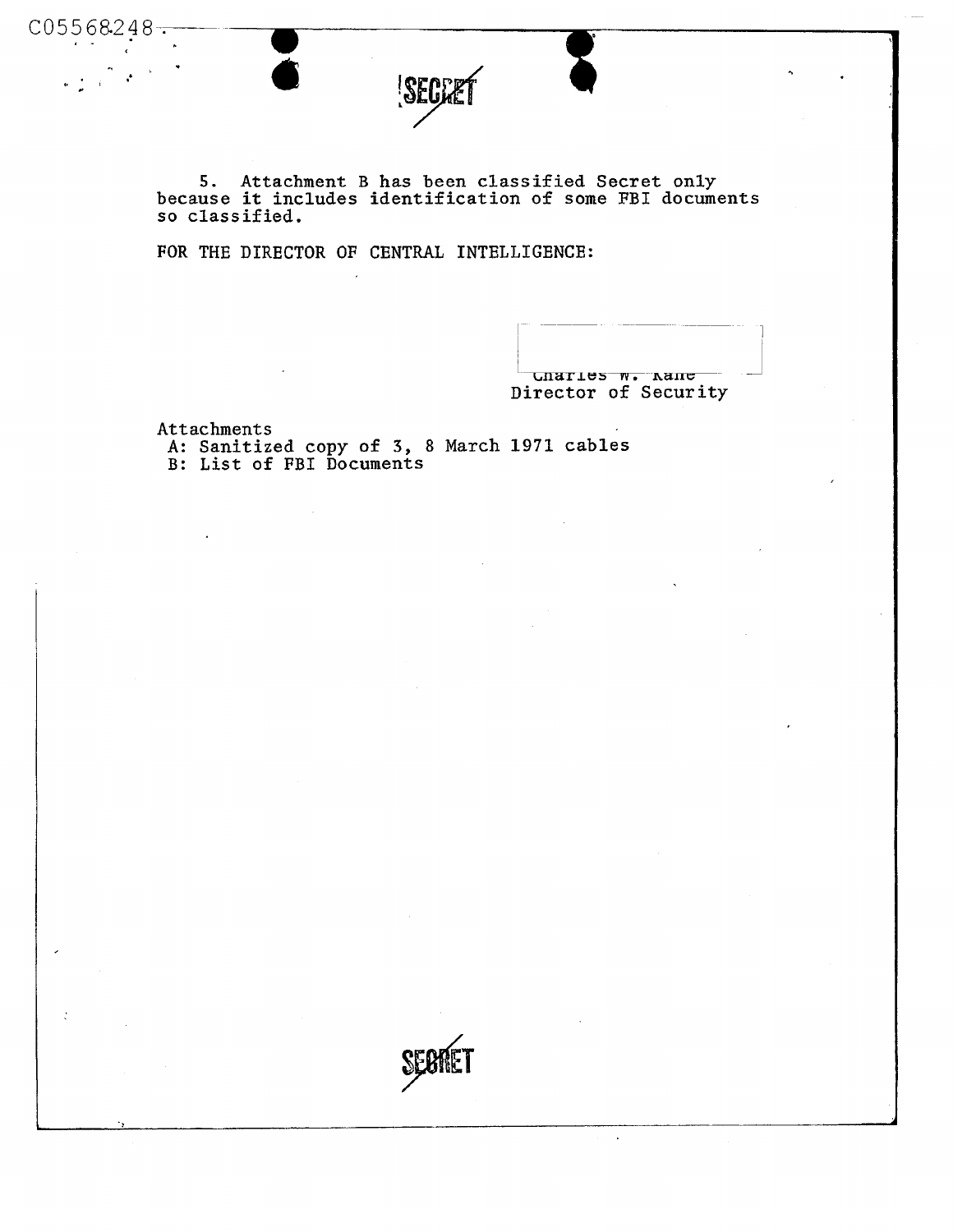**MARCH 1971** AST. THE PEP THELD A PRESS CONFERENCE AT RAYBURN HOUSE OFFICE BUILDING, VASHINGTON, D. S. REPRESENTATIVES INCLUDED SCHEDULED TO ATTEND, BUT ABSENT, WER and RE AND BELLA ABZUG. · WOMEN STRIKE FOR PEACE DEMONSTRATES AT NEW YORK ON MARCH FIVE LAST, WSP DEMONSTRATED IN FRONT OF THE PUBLIC . LIBRARY AT NEW YORK CITY. PLACARDS CARRIED BY THE DEMONSTRATORS CALLED ON CONGRESS TO SET A DEFINITE DATE FOR UNITED - WITHDRAWAL FROM SOUTHEAST ASIA. THE DEMONSTRATORS WERE ADDRESSED BY CONGRESSWOMAN BELLA ABZUG WHO TOLD THEN THAT AN ANTIWAR COALITION IN CONGRESS WOULD FORCE WITHDRAWAL FROM SOUTHEAST ASIA. FOLLOWING THE SPEECHES, THE DEMONSTRATORS MARC TO THE NEW YORK CITY OFFICE OF WHERE THEY PICKETED.  $=100-70$ 

ttachment

C05568248

ENCLOSURE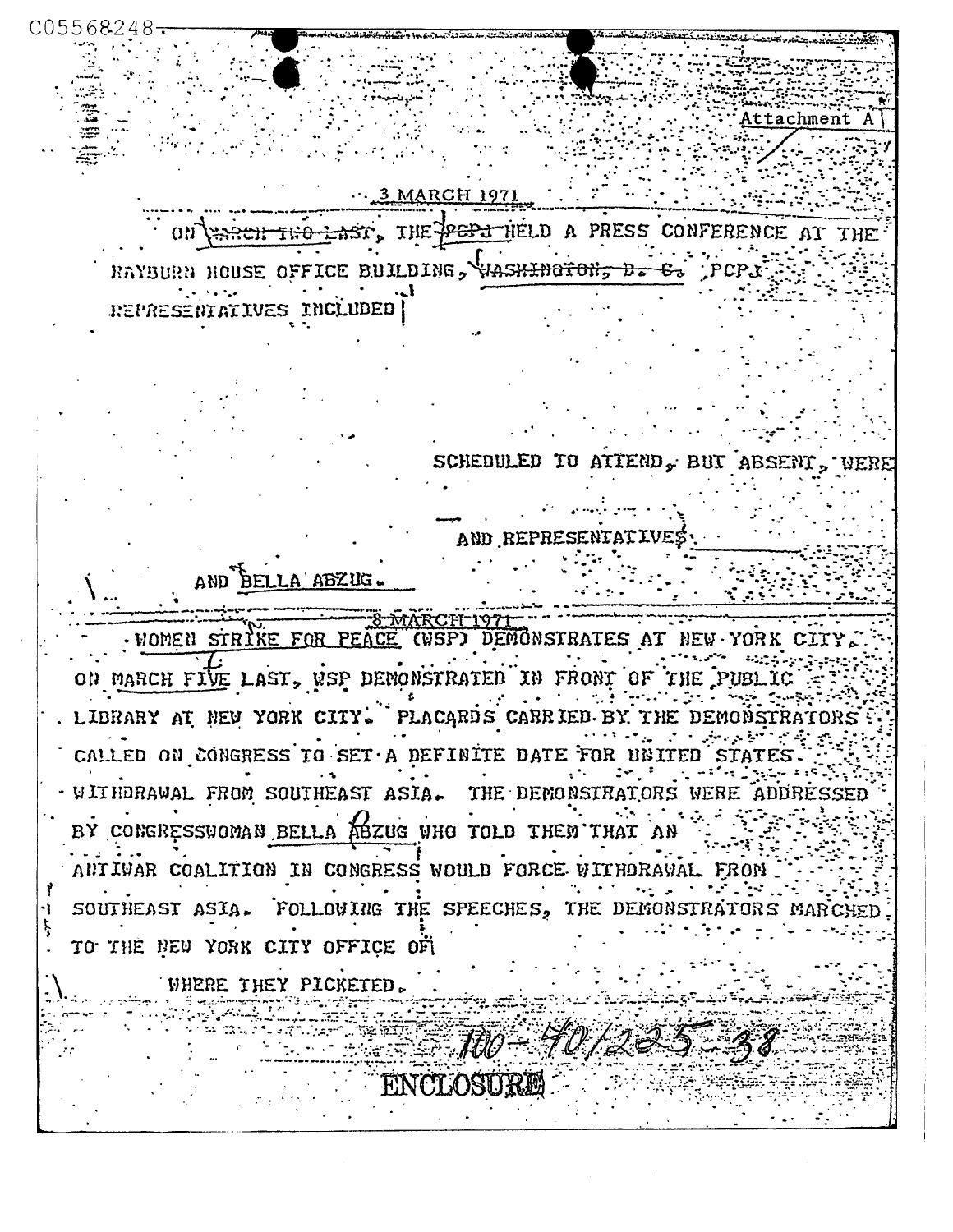